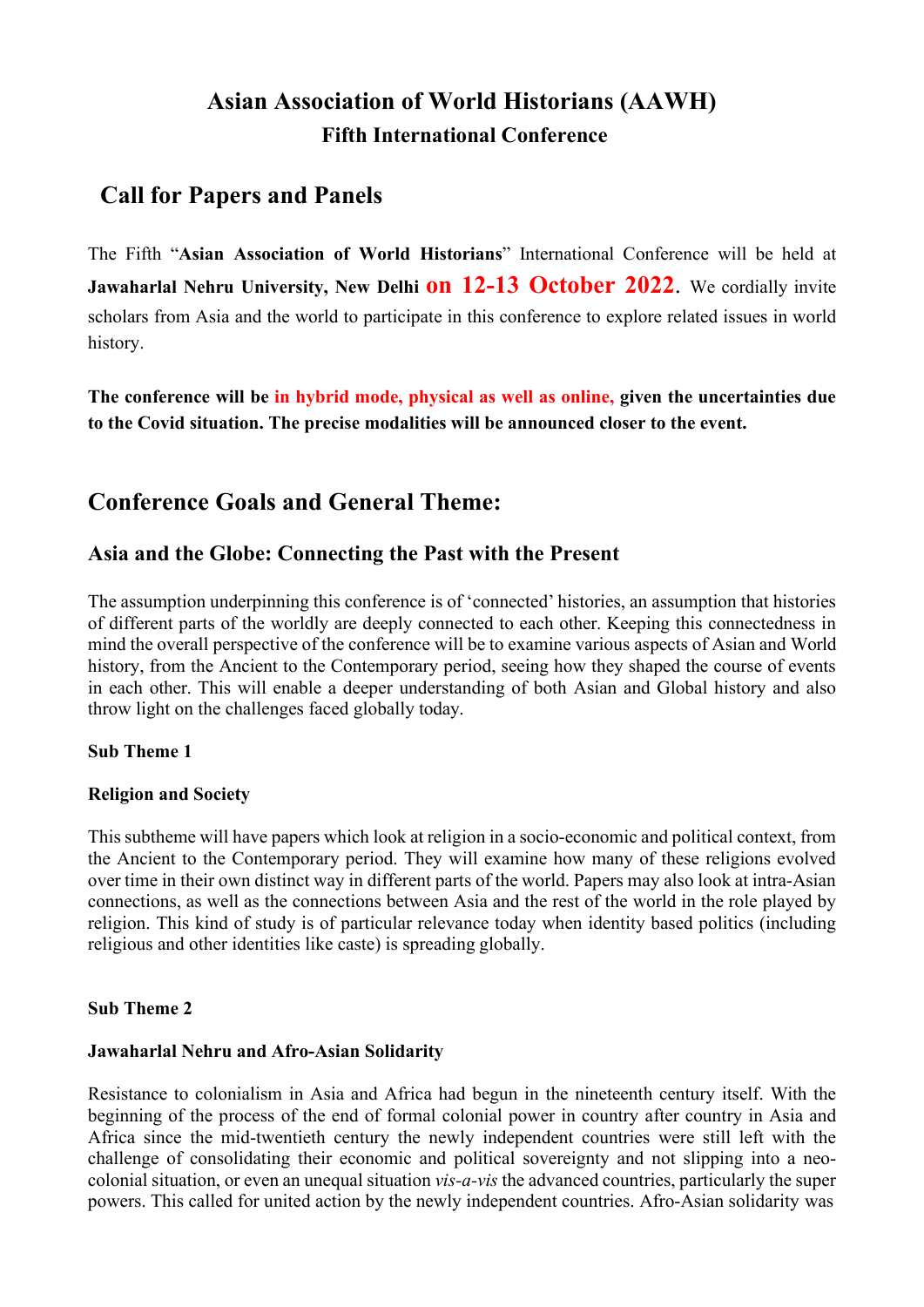conceived in this context. Jawaharlal Nehru from his very early years in politics had a global understanding of issues faced by India and other colonial and post-colonial countries. Asian and Afro-Asian solidarity was a priority for him. The 1947 Asian Relations Conference, the 1950 Colombo Plan, the 1955 Afro-Asian Conference at Bandung followed by the Non-Aligned Movement, etc., were early efforts in this direction. The theme will have papers on various attempts at Afro-Asian solidarity by Nehru and *other leaders* of third world countries. They will bring out the commonalities and the differences in the objectives of methods preferred by various forces pushing for this solidarity from the Communists to Centrist and even Right Wing leaders.

## **Sub Theme 3**

### **Popular Movements and the State**

The last couple of centuries have witnessed a wide variety of popular movements in Asia. These movements have been against all kind of states. Initially they were against autocratic indigenous rulers or against the rapacious colonial states. The colonial states themselves were varied depending on which country was the metropolitan, colonizing power. French, British, Japanese, Portuguese or Dutch colonial states were different in character spawning vastly different kinds of movements against them. Asia, like in other parts of the world, witnessed popular movement against post-colonial Communist regimes, liberal democratic regimes, right-wing military/bureaucratic dictatorships as well as religious identity based oppressive regimes. Papers in this panel will bring out the rich variety of popular movements and how they succeeded or failed against different kinds of states. These papers will bring out the best practices historically in popular movements successfully overthrowing or transforming the state and thus will provide a direction for the future globally. Conversely papers could analyze the complex circumstances which explain failed popular movements.

## **Sub Theme 4**

#### **Causes and Consequences of the Partition of Countries**

This is a global phenomenon, which has drawn considerable interest among historians, other social scientists and creative writers in recent times. Countries have been partitioned on religious, ethnic, linguistic or purely ideological grounds. Sometimes the impetus for partition came from within but more often it came from external forces. The role of the retreating colonial power in imposing partition is evident in the endgames of empire, be it in Ireland, Palestine or India. While the partition of a country and its people may have had very diverse causes the consequences have often had deep similarities. The long term effects of the trauma of artificially dividing a people, often with violent ruptures, have remained for decades, affecting the psyche of the survivors of this division and even the current politics of the divided territories. Papers in this panel will bring out the experiences of different parts of the world which have experienced partition, and contribute to understanding the causes and consequences of such divisions.

#### **Sub Theme 5**

#### **Political Economy of Development**

The issue of Asian and African development has been inextricably linked with their colonial past. A rich historiography has emerged on this theme over more than a century. At one end it has been argued that the colonial connection led to development in these regions or at least it produced the initial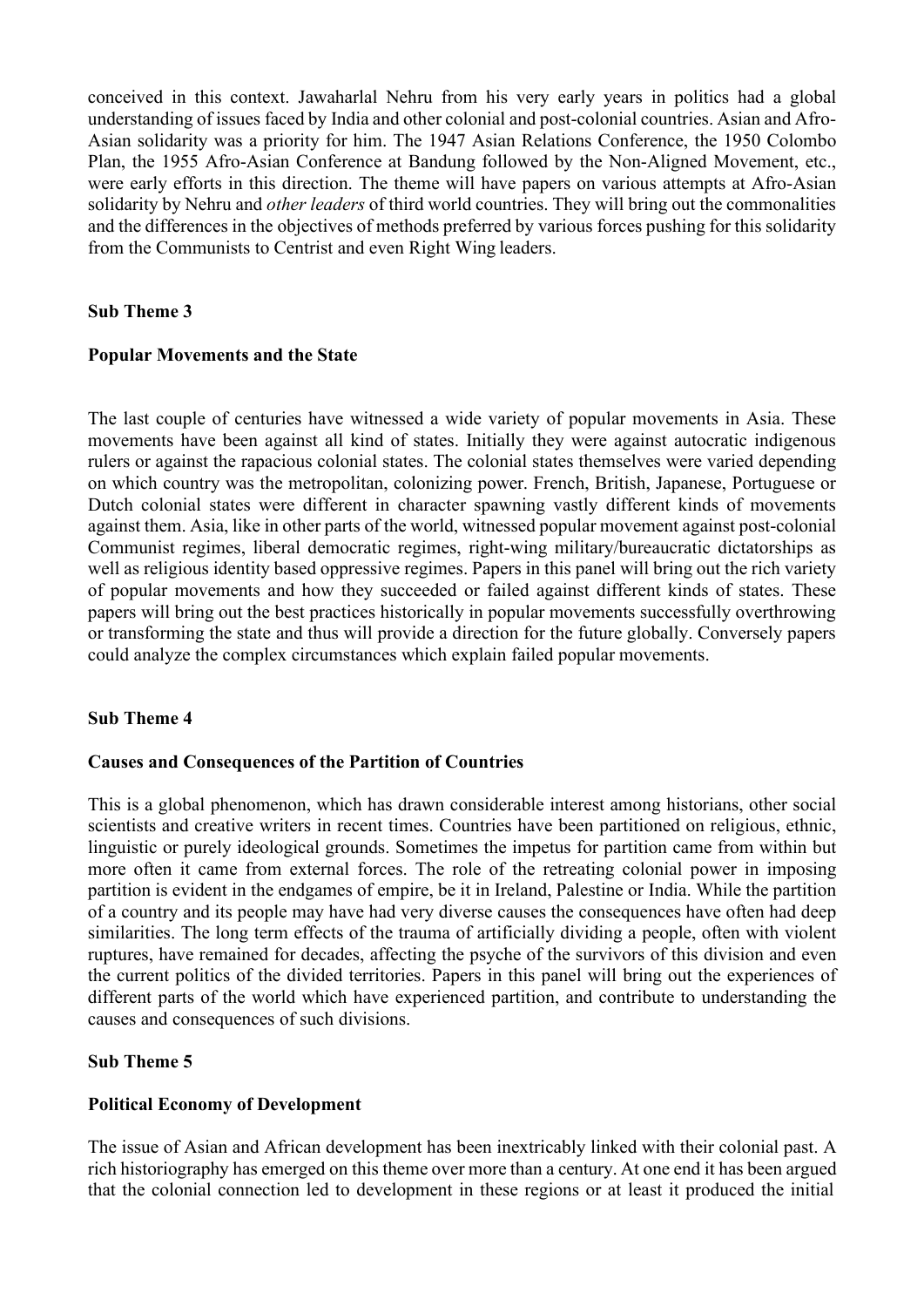conditions for development. At the other end it is argued that the colonial connection was the cause of the great divergence between the West and the rest, i.e., the rise of the West was predicated upon the *decline* of the rest, not on its development. A clear understanding of this phenomenon is critical in policy making today. Is development likely to occur through colonial or colonial type connections or is it likely to occur as a result of break from such connections? Papers in this sub theme will bring in the actual historical experience of various colonial countries during their colonial past. A comparative study of different colonial situations under, e.g., British, French, Dutch, Portuguese, American or Japanese domination can be extremely fruitful. Papers may also analyse the experience of former colonial countries after independence. A special focus could be an effort to understand the extremely successful growth stories in Asia, particularly East and South East Asia, among former colonial countries and bring out what were the driving forces.

### **Sub Theme 6**

### **Teaching History**

A very important indicator of how each society is organized is the way they teach their own national history and global history, particularly at the primary and secondary school level. A lot of controversy on this question has emerged in countries like USA, Germany, Japan and India (to name a few). Papers in this Sub Theme could analyse how both state sponsored and private institutions and publishers in a particular country promote history teaching. It would be interesting to see if they have changed over time and if so under what stimulus. A comparative study across countries would be extremely useful. Studies of this issue could throw much light. For example, in India an effort was made after independence to promote scientific history, using standard protocols of the discipline accepted globally, replacing colonial and religious communal stereotypes based narrations. It is a major issue, which needs to be seriously studied as the kind of 'history' that is taught, to a great extent determines the kind of future a country moves towards.

#### **Sub Theme 7**

#### **Epidemics: the Past and the Present**

The current Corona pandemic is an urgent reminder of the need to study the phenomenon of epidemics in world history. The world hasfaced several epidemics over the past many centuries, from the ancient past to the present. But, "each epidemic is unique , each one tells us something about the society in which it occurred" as recently argued by Prof. Frank Snowden, Professor emeritus of History and Medical History, Yale University and author of the recent book *Epidemics and Society: From the Black Death to Present.* The causes of each epidemic, environmental or social, the responses from the people and the state, tell us something about the society as a whole at that time.

Yet, as the Nobel laureate Orhan Pamuk, who over the past few years is writing a historical novel on the Third Plague epidemic at the turn of the 19<sup>th</sup> century, highlights in a recent interview in New York Times (23 April 2020) that there are amazing similarities among the pandemics that hit the globe over several centuries. To list just a few, the initial response of denial; the late response of the state; attempt to ascribe deaths to 'other' causes; spread of false information; rumours about fixing responsibility; tendency to blame the outsider or the 'other', widespread fear; fatalism as well as social anger at inadequate state response.

Papers in this sub theme would capture the specificities of each episode temporally and spatially and yet bring out the underlying commonalities; they would also indicate pathways to the future.